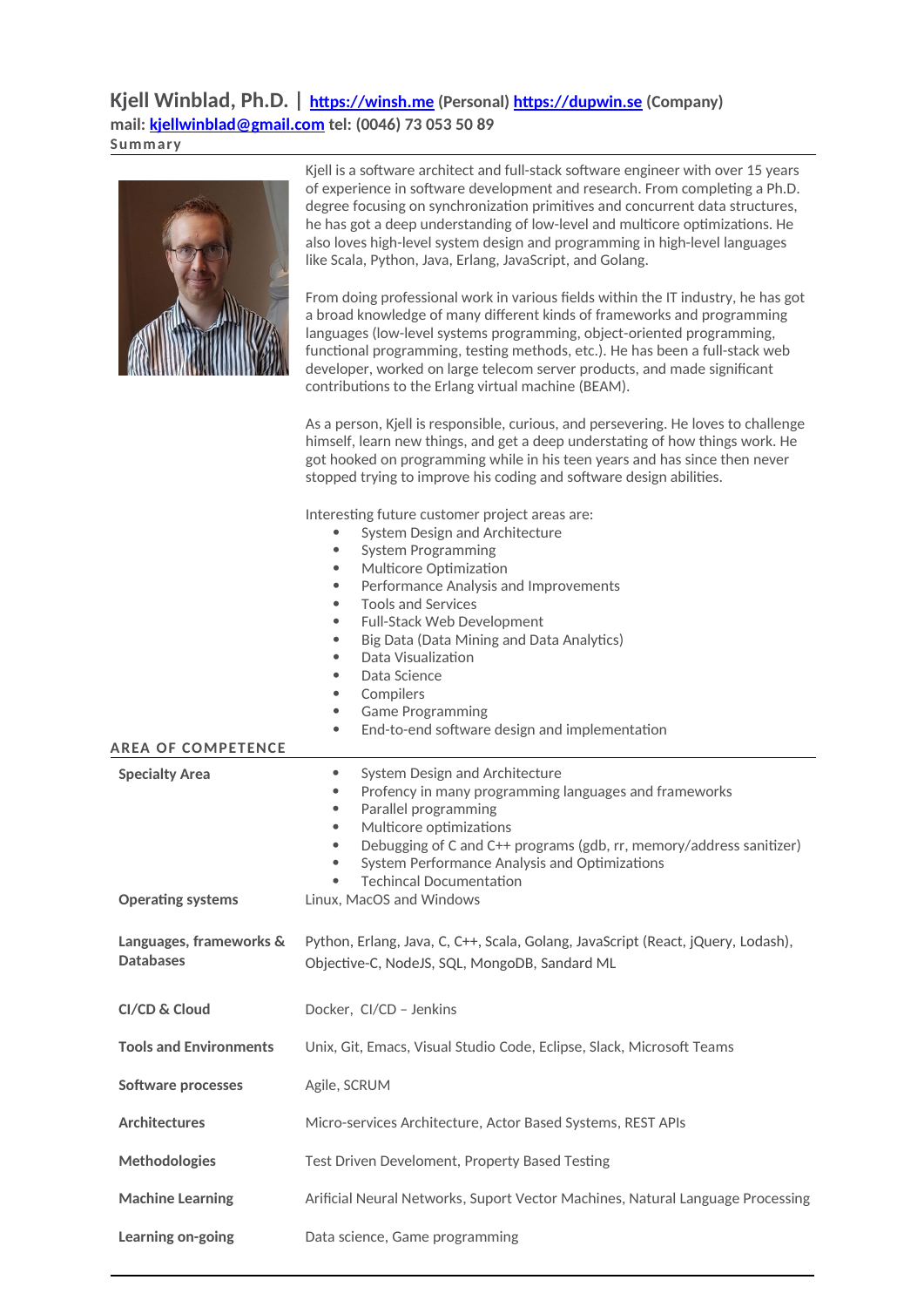## **PROFESSIONAL EXPERIENCE**

| 2022 Mars -<br>Present<br>(Contract)                             | <b>Software Engineer at EMQX</b><br>Role: Software Engineer with focus on<br>Technology stack: Erlang, C, Rebar3, the MQTT protocol, EMQX Messaging Platform<br><b>Tasks and Achievements:</b>                                                                                                                                                                                                                                                                                                                                                                                                                                                                                                                                                                                                                                                                                                                                                                                                                                                                                                                                                                                                                                                                                                                                                                                                                                                                                              |  |  |  |
|------------------------------------------------------------------|---------------------------------------------------------------------------------------------------------------------------------------------------------------------------------------------------------------------------------------------------------------------------------------------------------------------------------------------------------------------------------------------------------------------------------------------------------------------------------------------------------------------------------------------------------------------------------------------------------------------------------------------------------------------------------------------------------------------------------------------------------------------------------------------------------------------------------------------------------------------------------------------------------------------------------------------------------------------------------------------------------------------------------------------------------------------------------------------------------------------------------------------------------------------------------------------------------------------------------------------------------------------------------------------------------------------------------------------------------------------------------------------------------------------------------------------------------------------------------------------|--|--|--|
|                                                                  | Improvements to Erlang NIF library for executing jq (https://stedolan.github.io)<br>filter programs<br>An LRU Cache for jq filter programs<br>۰                                                                                                                                                                                                                                                                                                                                                                                                                                                                                                                                                                                                                                                                                                                                                                                                                                                                                                                                                                                                                                                                                                                                                                                                                                                                                                                                             |  |  |  |
| 2021 Nov -<br>2022 Feb<br>(3 months<br>contract)                 | <b>Tools Team at Imsys AB</b><br>Role: LLDB plugin developer and bug fixer<br>Technology stack: LLVM, LLDB, C++, Python, Robot Framework<br><b>Tasks and Achievements:</b><br>Made most common debugging functionalities work (source level stepping,<br>breakpoints and backtraces)<br>Implemented automated tests for the debugger with Robot Framework and<br>۰<br>LLDB's Python scripting support<br>Made a guide (including a video tutorial) describing how to debug programs<br>۰<br>running on Imsys hardware/simulator inside VS Code                                                                                                                                                                                                                                                                                                                                                                                                                                                                                                                                                                                                                                                                                                                                                                                                                                                                                                                                              |  |  |  |
| 2019 Jan -<br><b>2021 Nov</b><br>$(-6$ months<br>parental leave) | <b>Erlang/OTP team at Ericsson</b><br>Role: Software Engineer in the Erlang/OTP Virtual Machine Team<br>Technology stack: Erlang, C, Unix, Make<br><b>Tasks and Achievements:</b><br>New scalable back-end data structure for ETS ordreded_set. See PR-1952 and<br>۰<br>blog post.<br>Scalable counters for ETS tables. See PR-2190, PR-2229 and blog post.<br>۰<br>Design and implementation of source-to-source transformation tool for<br>۰<br>automatically creating yielding C code. This tool is used to make Erlang systems<br>more responsive and to make the scheduling of Erlang processes more fare.<br>See PR-2396.<br>Design and implementation of a message sending optimizations that makes<br>$\bullet$<br>message sending between Erlang processes perform up to 300 times better than<br>before when multiple processes send messages to a single process. Erlang is a<br>concurrent programming language where the core communication primitive is<br>message sending. See PR-5020.<br>Test driven development of new features and functionalities<br>$\bullet$<br>Handling support errands from our customers<br>۰<br>Handling of pull requests and issue reports coming to our GitHub repository from<br>$\bullet$<br>open source Erlang users<br>Internal investigations of new features and processes<br>۰<br>Internal presentations and discussions about new optimizations and language<br>$\bullet$<br>features<br>Usage of Docker for testing and debugging<br>۰ |  |  |  |
| 2018 Sep - 2019<br>Jan                                           | <b>Ericsson, Baseband Software Developer</b><br>Role: Software Engineer<br>Technology Stack: C, Baseband telecom software<br><b>Tasks and Achievements:</b><br>Implementation of automatic tests and experiments for new system feature<br>$\bullet$<br>Ported a large code base to a new C compiler<br>$\bullet$<br>Fixed issues reported by a new static analysis tool for C code<br>$\bullet$                                                                                                                                                                                                                                                                                                                                                                                                                                                                                                                                                                                                                                                                                                                                                                                                                                                                                                                                                                                                                                                                                            |  |  |  |
| 2012 Aug -<br>2018 jun<br>(8 months)<br>parental leave)          | Multicore Synchronization and Concurrent Data Structure Researcher at Uppsala<br><b>University (Ph.D. Candidate)</b><br>Roles: Teacher, Researcher, Scientific Writer, Programmer of tools for experimentation,<br>teaching and research<br>Technology Stack: Python, Java, Scala, Docker, Erlang, C, Standard ML and Matlab, NodeJS,<br>Express, PHP<br><b>Tasks and Achievements:</b>                                                                                                                                                                                                                                                                                                                                                                                                                                                                                                                                                                                                                                                                                                                                                                                                                                                                                                                                                                                                                                                                                                     |  |  |  |
|                                                                  | Invented, implemented and analyzed lock-based and lock-free concurrent data<br>$\bullet$                                                                                                                                                                                                                                                                                                                                                                                                                                                                                                                                                                                                                                                                                                                                                                                                                                                                                                                                                                                                                                                                                                                                                                                                                                                                                                                                                                                                    |  |  |  |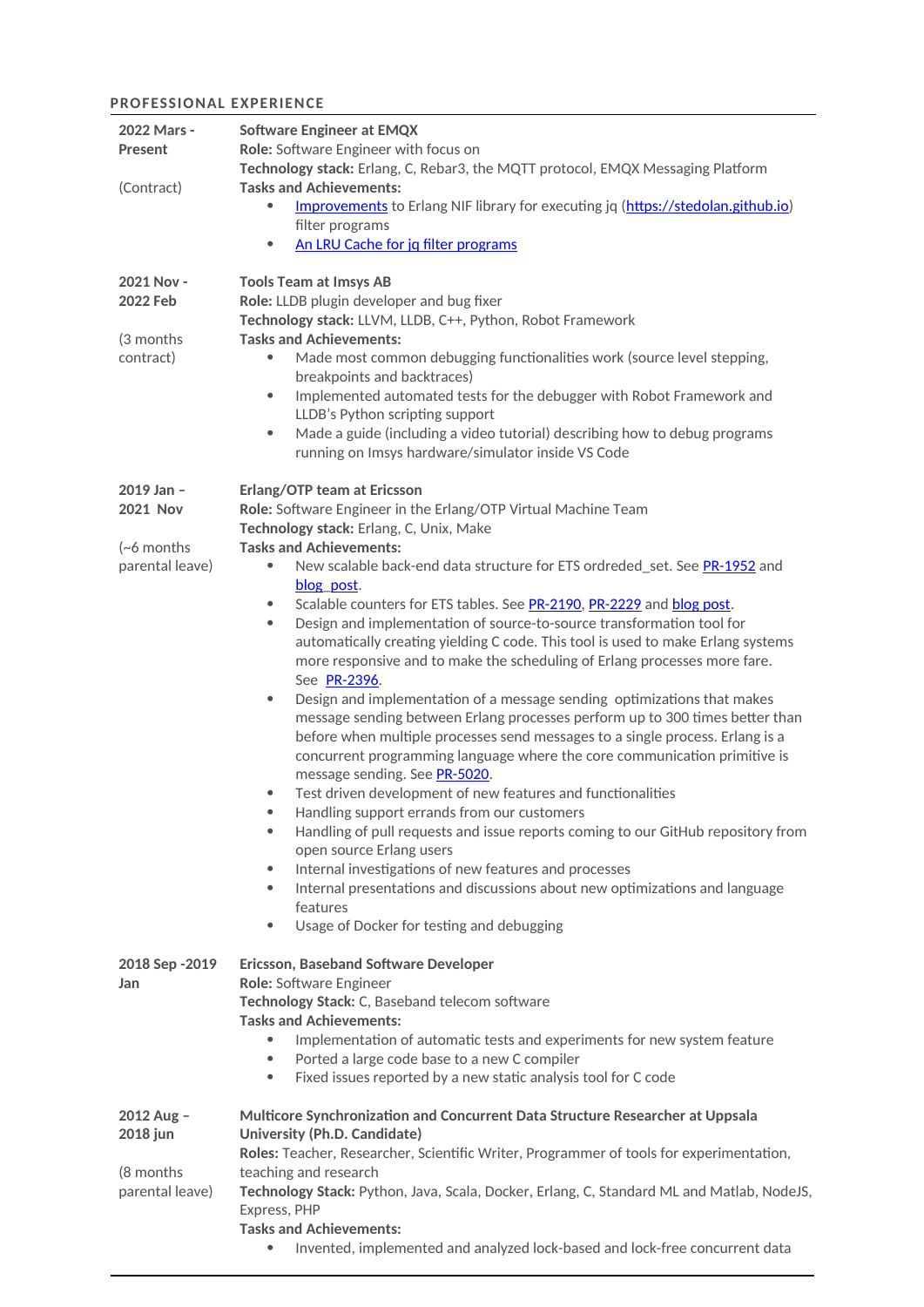|                                                                                                                    | structures for ordered sets and maps (the contention adapting search tree and the<br>lock-free contention adapting search tree). The data structures performed better<br>than the state-of-art in many scenarios at the time of publishing. One of the data<br>structures has been integrated into Erlang's in-memory database ETS.<br>Invented, implemented and analyzed a new concurrent adaptive priority queue<br>$\bullet$<br>called the contention avoiding concurrent priority queue. The data structures<br>performed better than the state of art in many scenarios at the time of publishing.<br>Co-invented, implemented and analyzed a new synchronization technique called<br>$\bullet$<br>QD Locking. The locking primitive performs extremely well under heavy load, is<br>simple, and easy to extend with new functionalities such as NUMA-awerness and<br>and read-only critical sections.<br>Teaching assistant for the courses:<br>$\bullet$<br>Data Structures and Algorithms II (4 instances). Corrected assignments,<br>0<br>handled computer lab sessions and implemented (NodeJS and Docker) an<br>automatic web-based testing system that the students could use to check<br>their assignments before submission.<br>Functional Programming (Standard ML, 4 instances). Helped the students<br>0<br>in the computer lab, wrote tests for grading and corrected assignments.<br>Semantics of Programming Languages (3 instances). Corrected<br>0<br>assignments and gave assignment feedback.<br>Machine Learning (1 instance). Corrected assignments and helped<br>O<br>students in computer labs.<br>Member of the group responsible for maintaining the IT-department's website (1<br>$\bullet$<br>year). Programming and bug fixing in PHP.<br>Presented publications in five different international conferences and did multiple<br>$\bullet$<br>internal presentations at Uppsala University.<br>Main author of seven different peer-reviewed papers and co-author of three<br>$\bullet$<br>more.<br>Completed graduate level courses about: testing of concurrent and parallel<br>$\bullet$<br>software, parallel and concurrent programming, concurrent data structures,<br>advanced data structures, technical writing, compiler design and implementation<br>(implemented a machine code generating compiler for a subset of C), and<br>teaching.<br>Successfully defended Ph.D. thesis titled <b>Dynamic Adaptations of Synchronization</b><br>$\bullet$<br><b>Granularity in Concurrent Data Structures</b> |  |  |
|--------------------------------------------------------------------------------------------------------------------|--------------------------------------------------------------------------------------------------------------------------------------------------------------------------------------------------------------------------------------------------------------------------------------------------------------------------------------------------------------------------------------------------------------------------------------------------------------------------------------------------------------------------------------------------------------------------------------------------------------------------------------------------------------------------------------------------------------------------------------------------------------------------------------------------------------------------------------------------------------------------------------------------------------------------------------------------------------------------------------------------------------------------------------------------------------------------------------------------------------------------------------------------------------------------------------------------------------------------------------------------------------------------------------------------------------------------------------------------------------------------------------------------------------------------------------------------------------------------------------------------------------------------------------------------------------------------------------------------------------------------------------------------------------------------------------------------------------------------------------------------------------------------------------------------------------------------------------------------------------------------------------------------------------------------------------------------------------------------------------------------------------------------------------------------------------------------------------------------------------------------------------------------------------------------------------------------------------------------------------------------------------------------------------------------------------------------------------------------------------------------------------------------------------------------------------------------------------------------------------------------------------------------------------------------|--|--|
| 2012 Jan-<br><b>2012 Aug</b>                                                                                       | <b>Tacton AB, Full Stack Developer</b><br>Role: Software Engineer and Consultant<br>Technology Stack: Java (Backend), JavaScript, jQuery (Frontend)<br><b>Tasks and Achievements:</b><br>Implemented and tested customer specializations for Tacton's configuration and<br>billing software.<br>Java and JavaScript programming<br>$\bullet$<br>Design of user interface components (HTML, JavaScript)<br>$\bullet$<br>Bug fixing<br>$\bullet$                                                                                                                                                                                                                                                                                                                                                                                                                                                                                                                                                                                                                                                                                                                                                                                                                                                                                                                                                                                                                                                                                                                                                                                                                                                                                                                                                                                                                                                                                                                                                                                                                                                                                                                                                                                                                                                                                                                                                                                                                                                                                                   |  |  |
| 2007 Aug-<br><b>2011 Aug</b><br>(leave of<br>absence<br>between 2008<br>Jun and 2010<br>Jun for master<br>studies) | Digital Route AB, Java Software Engineer<br>Role: Java Software Engineer for Digital Route's mediation system<br>Technology Stack: Java, Java Swing, Python, Android SDK, Apache Web Services<br><b>Taks and Achievements:</b><br>Bug fixes and maintenance<br>$\bullet$<br>New compression module for Digital Route's mediation system<br>$\bullet$<br>Significant contribution to t Digital Route's web services module<br>$\bullet$<br>New graphical user interface components (Swing)<br>$\bullet$<br>Performance analysis and improvements<br>$\bullet$<br>Android Application to monitor and interact with Digital Route's software<br>$\bullet$<br>Design and implementation of automated tests (Python)<br>$\bullet$                                                                                                                                                                                                                                                                                                                                                                                                                                                                                                                                                                                                                                                                                                                                                                                                                                                                                                                                                                                                                                                                                                                                                                                                                                                                                                                                                                                                                                                                                                                                                                                                                                                                                                                                                                                                                     |  |  |
| 2009 Aug-<br>2011 may                                                                                              | Zyked, Software Consultant<br>Technology Stack: Objective-C, SQLite                                                                                                                                                                                                                                                                                                                                                                                                                                                                                                                                                                                                                                                                                                                                                                                                                                                                                                                                                                                                                                                                                                                                                                                                                                                                                                                                                                                                                                                                                                                                                                                                                                                                                                                                                                                                                                                                                                                                                                                                                                                                                                                                                                                                                                                                                                                                                                                                                                                                              |  |  |

**Role:** Implementation of an iPhone Running App called [Zyked](https://www.youtube.com/watch?v=CZ29HG3EID0) that was released on the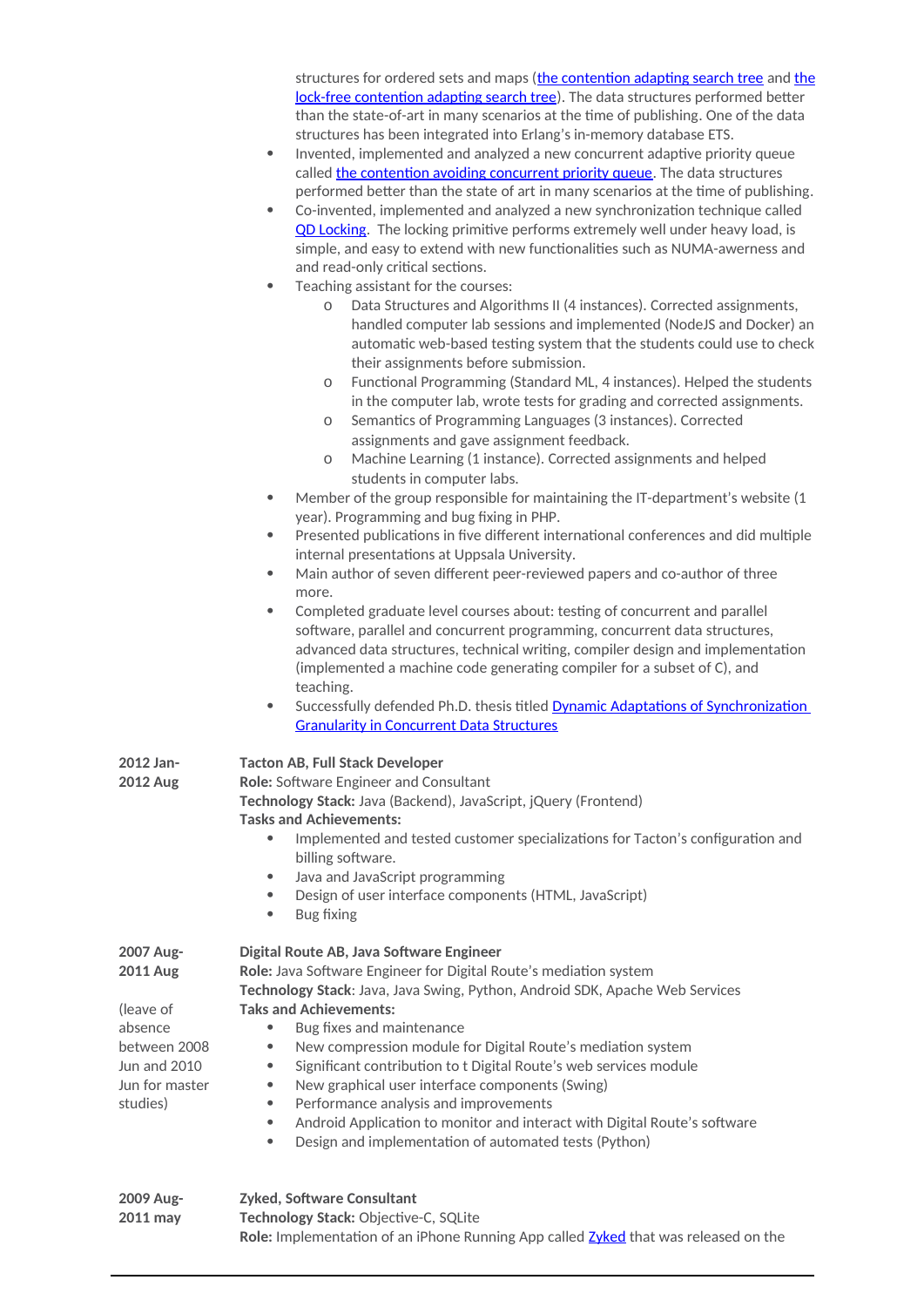| (Part Time)          | $\bullet$<br>$\bullet$ | Apple iPhone app store. Zyked was a game where uses could create tracks using the<br>iPhone's GPS. The tracks could be uploaded to the server component so other users could<br>compete on them.<br><b>Taks and Achievements:</b><br>Objective-C implementation of the app<br>Interaction with the REST API for the server component<br>Managing persistent data using SQLite |  |  |
|----------------------|------------------------|-------------------------------------------------------------------------------------------------------------------------------------------------------------------------------------------------------------------------------------------------------------------------------------------------------------------------------------------------------------------------------|--|--|
| $2005$ Aug -         |                        | Teaching Assistant at Umeå University, Sweden                                                                                                                                                                                                                                                                                                                                 |  |  |
| 2006 Jun             |                        | Role: Teaching assistant for three different courses while studying<br><b>Tasks and Achievements</b>                                                                                                                                                                                                                                                                          |  |  |
| (20%)                |                        | Corrected assignments and was resposible for computer lab sessions for the                                                                                                                                                                                                                                                                                                    |  |  |
|                      |                        | following courses                                                                                                                                                                                                                                                                                                                                                             |  |  |
|                      |                        | Object-Oriented Programming with Java<br>$\Omega$                                                                                                                                                                                                                                                                                                                             |  |  |
|                      |                        | <b>Fundamentals of Computer Science</b><br>$\Omega$                                                                                                                                                                                                                                                                                                                           |  |  |
|                      |                        | <b>Functional Programming</b><br>$\Omega$                                                                                                                                                                                                                                                                                                                                     |  |  |
| <b>EDUCATION</b>     |                        |                                                                                                                                                                                                                                                                                                                                                                               |  |  |
|                      | 2004-2007              | Bachelor FScience, Computer Science - Umeå University, Sweden                                                                                                                                                                                                                                                                                                                 |  |  |
|                      |                        | <b>Bachelor Thesis, Courses and grades</b>                                                                                                                                                                                                                                                                                                                                    |  |  |
|                      | 2008-2010              | Master of Science, Computer Science - Uppsala University, Sweden                                                                                                                                                                                                                                                                                                              |  |  |
|                      |                        | <b>Master Thesis, Courses and grades</b>                                                                                                                                                                                                                                                                                                                                      |  |  |
|                      | 2012-2018              | Doctor of Philosophy, Computer Science - Uppsala University, Sweden                                                                                                                                                                                                                                                                                                           |  |  |
|                      |                        | Ph.D. Thesis                                                                                                                                                                                                                                                                                                                                                                  |  |  |
| PERSONAL INFORMATION |                        |                                                                                                                                                                                                                                                                                                                                                                               |  |  |
| Citizenship          |                        | Swedish                                                                                                                                                                                                                                                                                                                                                                       |  |  |
| Date of Birth        |                        | 1985-10-25                                                                                                                                                                                                                                                                                                                                                                    |  |  |
| Languages            |                        | Swedish(Native), English (Fluent)                                                                                                                                                                                                                                                                                                                                             |  |  |

## **Raw Enumeration of Skills/Known Tools, Frameworks**

Architecture;

Artificial Intelligence;

Agile software development;

Algorithms and Data Structures;

Backend;

Bash shell, scripting;

Big Data;

C++;

Cloud Computing;

Concurrency;

Data Mining;

Data Modelling;

Databases;

Distributed computing;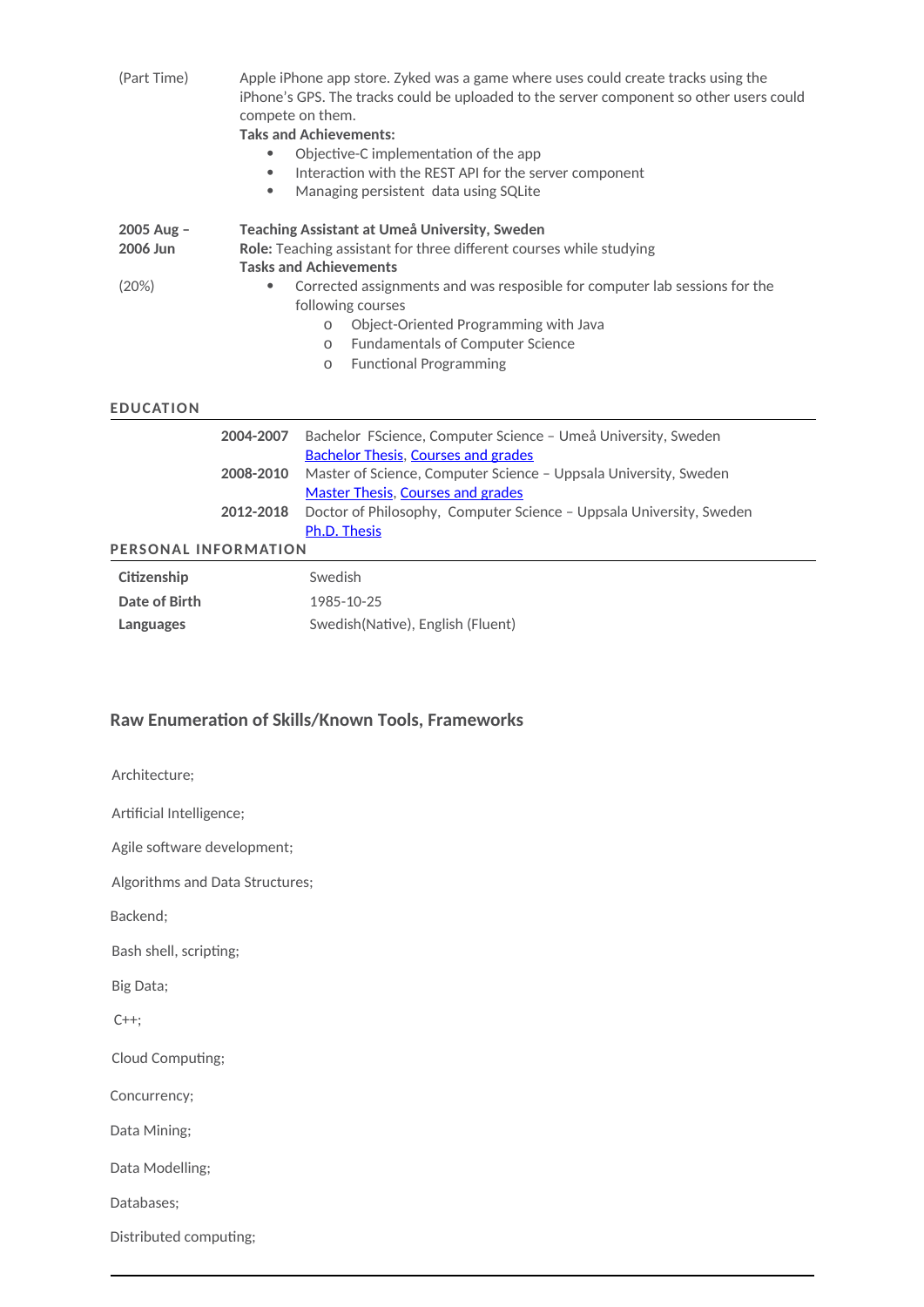Erlang;

Express Web Framework;

Docker;

Git, GitHub;

Golang;

Graphical User Interfaces;

HTML;

Java;

JavaScript;

Jenkins;

JSON;

Linux;

Microservices;

MongoDB;

Multithreading, Concurrency;

MySQL;

Network programming;

Node.js;

NoSQL;

Objective C;

OOP, Object-Oriented Programming;

OpenGL,

Parallel, multithreaded programming;

Python;

Scala;

Software Engineering;

SQL;

SQLite;

SSH secure shell;

System Security;

Test-Driven Software Development;

UML;

Unit Testing;

Web Services;